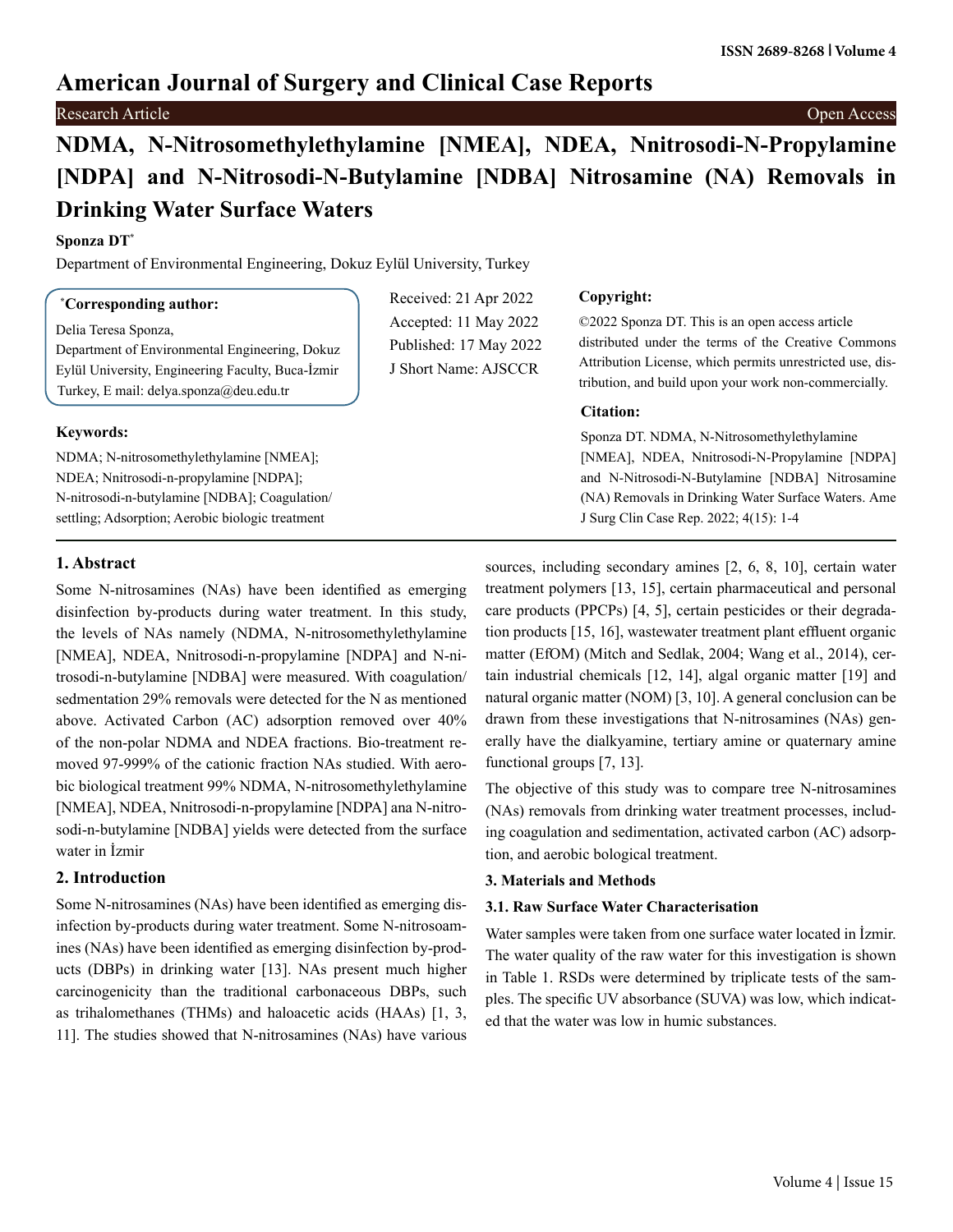**Table 1:** Pollutant characteristics of surface water

| Parameter                              | Unit      | Concentration |
|----------------------------------------|-----------|---------------|
| pH                                     | unitless  | 7,5           |
| <b>DOC</b>                             | mg/l      | 19            |
| <b>SUVA</b>                            | mg/l.m    | 6.45          |
| BOD <sub>5</sub>                       | Mg/l      | 39            |
| <b>TOC</b>                             | mg/l      | 29            |
| $\overline{COD}$                       | mg/       | 67            |
| TN                                     | mg/l      | 2,6           |
| <b>TP</b>                              | mg/l      | 1,2           |
| <b>TSS</b>                             | mg/l      | 80            |
| NDMA, N-nitrosomethylethylamine [NMEA] | $\mu$ g/l | 18            |
| NDEA, Nnitrosodi-n-propylamine [NDPA]  | $\mu$ g/l | 20            |
| N-nitrosodi-n-butylamine [NDBA]        | $\mu$ g/l | 32            |

#### **3.2. PRAM Method**

The PRAM procedure included a syringe pump (Longer Pump Corp.), glass syringes, SPE cartridges, connecting tips, and 40-mL vials as filtrate collectors. Two SPE cartridges types were used for PRAM measurements; the C18 and SCX cartridges. The cartridges (Extract Clean SPE kit catalog #210100) were purchased from All-tech Associates (U.S.A.). The matrix of the C18 cartridge was octadecyl-silyl. The organic matter adsorbed by the C18 cartridge was defined as the non-polar fraction and the filtrate was defined as the polar fraction. The matrix of the SCX cartridge was benzenesulfonic acid-silyl. The organic matter adsorbed by the SCX cartridge was defined as the cationic fraction and the filtrate was defined as the non-cationic fraction. In PRAM, the quantitative difference in organic matter concentrations between the influent and effluent of the cartridges was determined. More details of the PRAM operation were presented by Chen [7]. A UV/Vis photometer was used to monitor the UV absorbance of the filtrate in real time as a quality assurance procedure.

#### **3.3. Configuration of the Reactors**

**3.3.1. Coagulation and sedimentation:** A jar tester was used for the coagulation and sedimentation test. An alum coagulant (20 mg/L as Al2O3) was used. The jar tester was set at the speed of 200 rpm for 1 min (rapid mix); 60 rpm for 6 min, 45 rpm for 6 min, and 20 rpm for 6 min (three stages of flocculation), Then, the jar tester was stopped and sedimentation was allowed to occur for 20 min. The supernatant was further filtered with a 0.45- mm membrane filter to remove the tiny flocs and particles. The residual concentration of NAFP and other water quality parameters were determined.

**3.3.2. AC adsorption:** For adsorption tests, a powdered activated carbon (PAC)was used in a column with a volume of 500ml The water was pumped to this column.

**3.3.3. Biological reactor:** A stainless steel reactor with a volume of 3 liters was used containing 2500 mg/l bacteria. It was aerated with an air pump during a HRT of 50 hours

#### **3.4. Analitical Procedure**

Tree NAs namely (NDMA, N-nitrosomethylethylamine [NMEA], NDEA, Nnitrosodi-n-propylamine [NDPA] ana N-nitrosodi-n-butylamine [NDBA] were analyzed with the SPE pretreatment and

ultra-performance liquid chromatography (UPLC)-(MS) method. The SPE pretreatment was conducted in accordance with EPA Method 521 (Munch and Bassett, 2004). An Agilent UPLC coupled to a tandem quadrupole MS with electrospray ionization (Model 6460, Agilent, USA) was used to identify and quantify the NAs. Multiple Reaction Monitoring (MRM) transitions in the positive-ion mode were used for each NA. A C-8 BEH column (2.1 100 mm, 1.7 mm) (Waters, MA, USA) was employed for separation. The mobile phase was composed of acetonitrile (ACN) and 0.05% formic acid. The solvent gradient was from 5 to 10% ACN in 1 min, and from 10 to 90% ACN over 5 min. Equilibration with 5% ACN was carried out between sample injections. The total run time was 8 min. The flow rate was 3 mL/min, and the sample injection volume was 10 mL.

#### **3.5. Conventional pollutant analysis**

DOC and Total Dissolved Nitrogen (TDN) were measured with a Shimadzu TOC-VCPH analyzer (Kyoto, Japan) with total nitrogen measurement apparatus. DON was determined by subtracting nitrate, nitrite, and ammonia concentrations from TDN. Ammonia was analyzed using the colorimetric phenolate method, nitrate was measured by the UV spectrophotometric method, and nitrite was measured using colorimetric method [2]. UV254 was measured with an UVeVis spectrophotometer.

Characterisation of raw surface water is given in Table 1.

### **4. Results and Discussion**

Treatment of characterization of three NA organics (NDMA, N-nitrosomethylethylamine [NMEA], NDEA, Nnitrosodi-n-propylamine [NDPA] and N-nitrosodi-n-butylamine [NDBA] nitrosamine (NA) by sequential coagulation /sedimentation, AC adsorption, and bio-treatment

The coagulation-sedimentation process has low (about 23 -28%) removal of the tree NA compounds, TOC, DOC and for the other pollutant parameters (Table 2).

The cationic or polar fraction of NDMAFP and DOC was even recalcitrant to coagulation because the ferric or alum coagulants are also cationic-rich. AC adsorption effectively removed all fractions of the NDMA 80% of the cationic fraction, 60% of the non-cationic, 90% of the non-polar and 40% of the polar fraction (Table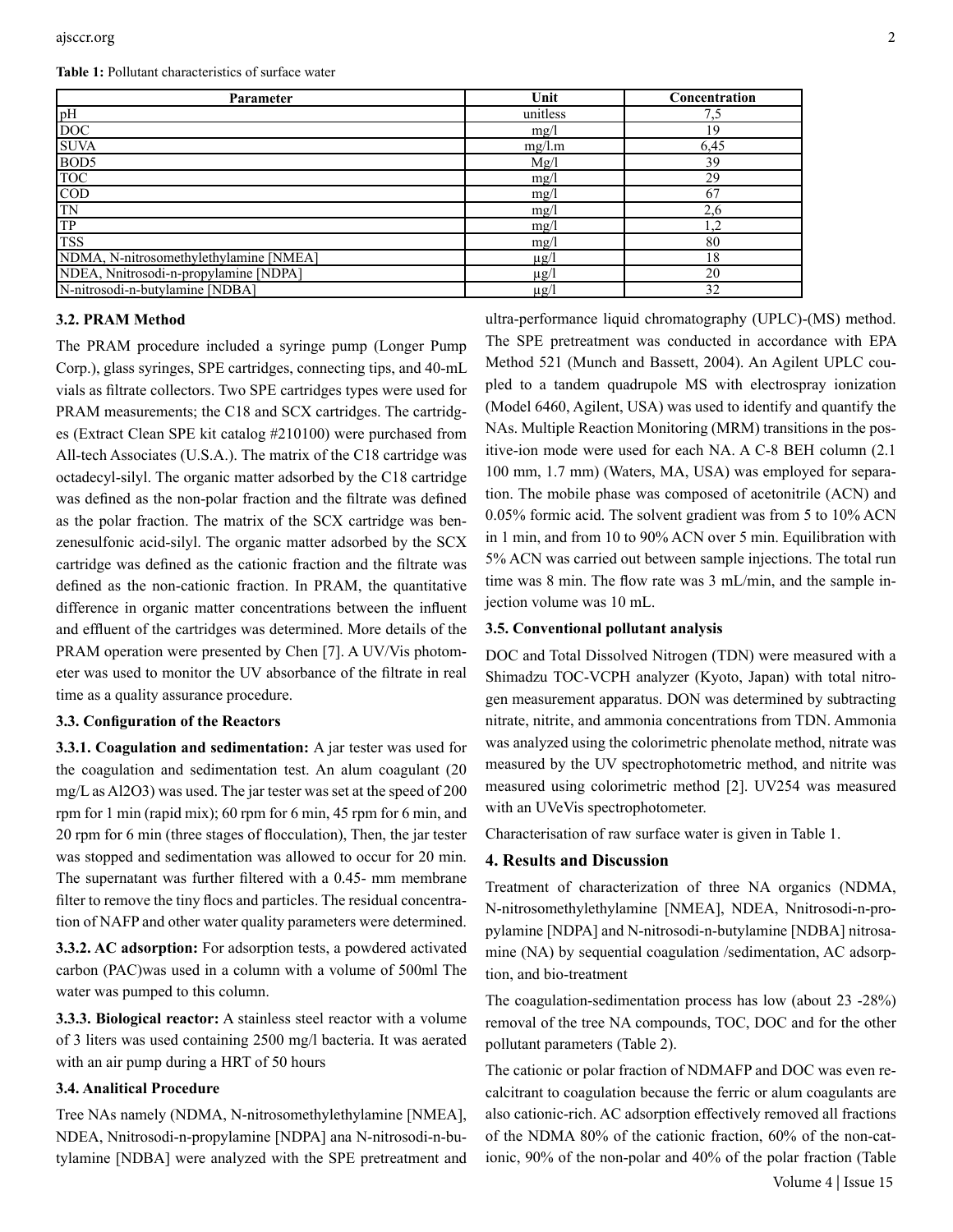#### ajsccr.org 3

3). Its performance on NDEA precursors was similar to that of the NDMA, except for the polar fraction (9% removal). The high removal of NDBA matches the previous studies [11, 20] (Table 3). However, AC did not remove much of the DOC in total (about 20%) and none of the cationic fraction. This is in contrast to other studies with PAC [11]. NA pollutants were most likely removed by a non-polar adsorption mechanism. The positively charged dialkylamine functional group did not influence greatly the AC adsorption of the nonpolar part of the NA compounds.

Bio-treatment under the tested condition presented a high removal of the NA pollutants in total (90-95%) (Table 4). There was a higher removal of the cationic fractions of NDMA precursors (92%) and NDEA precursors (80%) than the non-cationic fractions (42% and 55%), respectively. The removal of polar or non-polar fractions of NAs was quite similar. It has been shown that dimethylamine, a NDMA pollutant, could be metabolized by certain microorganism as the carbon and nitrogen source [22, 23]. Bio-treatment remove the DOC in total, but it appeared to remove cationic (54%) and non-polar (73%) fractions of DOC. This suggests that bio-treatment transformed the DOC (decreased the concentrations of some fractions, increased the concentration of the polar fraction). Bacteria can present a negative charge on their surface. These results suggested that the NA pollutants were removed by the static attraction or the bio-sorption between the negatively charged bacteria.

**Table 2:** Removal efficiencies with coagulation-sedimentation

| <b>Parameter</b>                       | <b>Removal efficiencies with</b> |
|----------------------------------------|----------------------------------|
| <b>DOC</b>                             | 25                               |
| <b>SUVA</b>                            | 26                               |
| BOD <sub>5</sub>                       | 23                               |
| <b>TOC</b>                             | 27                               |
| $\overline{COD}$                       | 25                               |
| TN                                     | 26                               |
| TP                                     | 23                               |
| <b>TSS</b>                             | 26                               |
| NDMA, N-nitrosomethylethylamine [NMEA] | 28                               |
| NDEA, Nnitrosodi-n-propylamine [NDPA]  | 26                               |
| N-nitrosodi-n-butylamine [NDBA]        | 27                               |

**Table 3:** Removal efficiencies with adsorption

| Parameter                              | Removal efficiencies with |
|----------------------------------------|---------------------------|
| <b>DOC</b>                             | 29                        |
| <b>SUVA</b>                            | 28                        |
| BOD <sub>5</sub>                       | 26                        |
| <b>TOC</b>                             | 27                        |
| $\overline{COD}$                       | 28                        |
| <b>TN</b>                              | 24                        |
| <b>TP</b>                              | 25                        |
| <b>TSS</b>                             | 38                        |
| NDMA, N-nitrosomethylethylamine [NMEA] | 80                        |
| NDEA, Nnitrosodi-n-propylamine [NDPA]  | 70                        |
| N-nitrosodi-n-butylamine [NDBA]        | 67                        |

**Table 4:** Removal efficiencies of NDMA, N-nitrosomethylethylamine [NMEA], NDEA, Nnitrosodi-n-propylamine [NDPA], N-nitrosodi-n-butylamine [NDBA] nitrosamine (NA) in biological treatment

| Parameter                              | Removal efficiencies with |  |
|----------------------------------------|---------------------------|--|
| <b>DOC</b>                             | 99                        |  |
| <b>SUVA</b>                            | 98                        |  |
| BOD <sub>5</sub>                       | 96                        |  |
| <b>TOC</b>                             | Q <sub>7</sub>            |  |
| $\overline{COD}$                       | 96                        |  |
| <b>TN</b>                              | 99                        |  |
| TP                                     | 99                        |  |
| <b>TSS</b>                             | 99                        |  |
| NDMA, N-nitrosomethylethylamine [NMEA] | 99                        |  |
| NDEA, Nnitrosodi-n-propylamine [NDPA]  | 99                        |  |
| N-nitrosodi-n-butylamine [NDBA]        | 99                        |  |

#### **5. Conclusions**

With the sequential utilization of coagulation/sedimentation, adsortion and biological treatment NAs namely (NDMA, N-nitrosomethylethylamine [NMEA], NDEA, Nnitrosodi-n-propylamine [NDPA] ana N-nitrosodi-n-butylamine [NDBA] were removed with high yields from the surface water which this will be used as tap water.